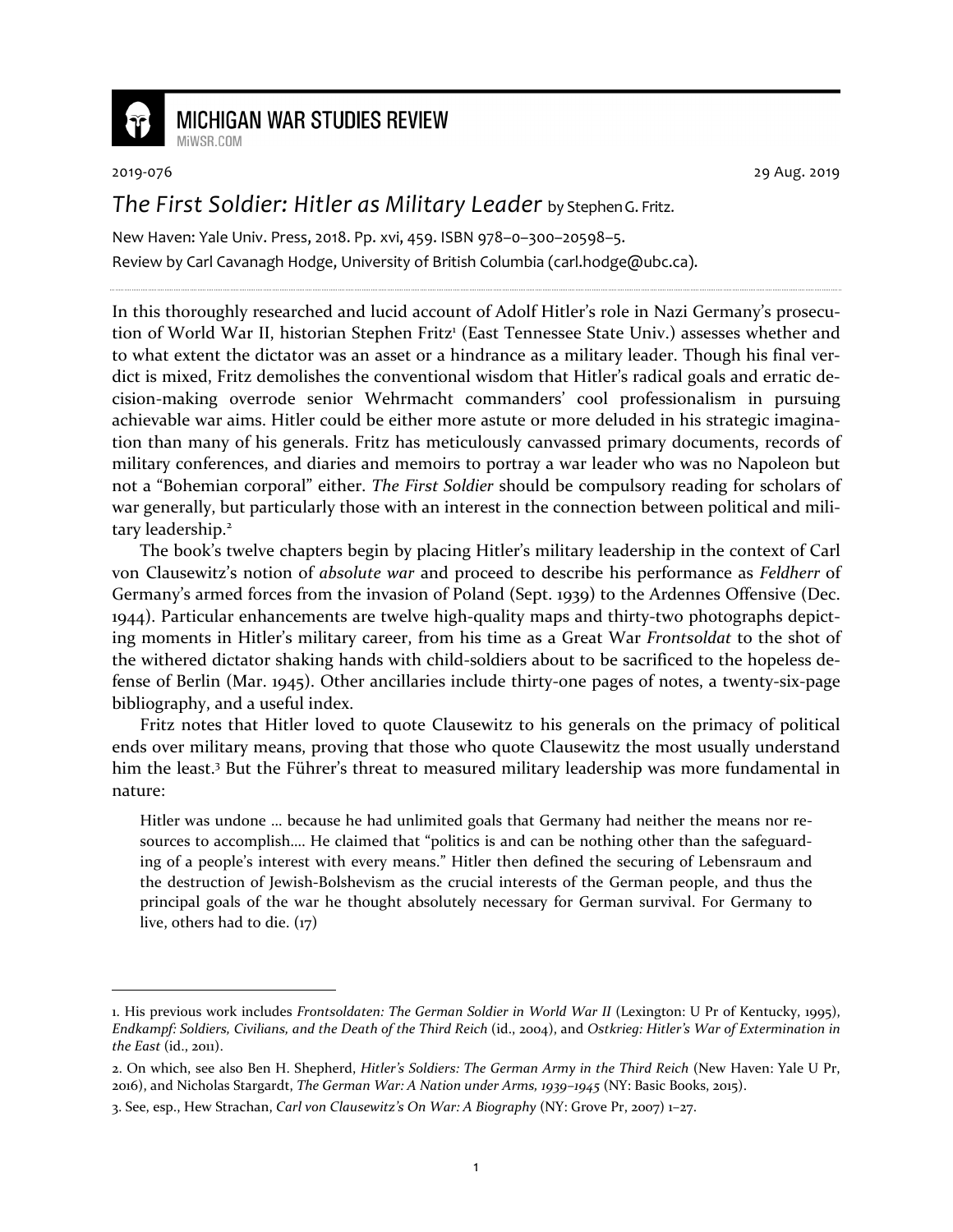That is not to say that Hitler was incapable of clear-headed operational thinking. In the Battle of France, Gen. Erich von Manstein, chief of staff of Army Group A, rejected the initial invasion plan as a watered-down version of the Schlieffen Plan that had failed so miserably in 1914; instead, he drafted the brilliant alternative of the sickle-cut offensive. Manstein in turn was fortunate to have at his disposal Gen. Heinz Guderian, the army's foremost advocate of tank warfare, who shared Manstein's enthusiasm for operational daring. But neither of them would have achieved the fame they did, had Hitler not grasped and endorsed their novel plan.

Hitler's instincts were at least as good, if not better, than most of his generals'. In reality, no one had a clear idea of how to proceed, and all were influenced by the failure of the 1914 offensive. While the generals preferred a wait-and-see approach that played to the strength of the Allies, though, Hitler showed concern for protecting the Ruhr, the vital German economic area, from British air attacks. In operational terms, he evinced a flair for surprise and rapid action, an instinct for the weak point of the enemy, and some appreciation for the use of tanks and aircraft. Moreover, his stress on quickly smashing the French and forcing the British off the continent revealed far less respect for the fighting ability of the former than that held by the OKH [High Command of the Wehrmacht]. Most generals not only had an exaggerated opinion of French prowess, but also thought that mobile warfare, so successful against Poland, would not work against a well-trained, highly organized force. (97)

The operational speed these generals achieved gave the German army distinct advantages and lopsided victories over its adversaries during the first two years of the war. But Germany's strategic limitations doomed the Wehrmacht to a protracted war of diminishing returns.

The German army's extraordinary performance in 1939–41 emboldened Hitler to imagine that Britain, having lost its continental ally with the fall of France, might accept German hegemony in Europe (97). But no British government led by Winston Churchill, however bleak its military position, would ever concede to such a humiliation.<sup>4</sup> Hitler also thought the operational formula that had succeeded so well in Poland, France, the Low Countries, and Norway could yield similar results against the Soviet Union and so secure the material resources the Third Reich needed to fight a longer war and attain continental dominance—whatever Britain's attitude.

Great Britain and Russia were connected in the mind of Hitler the Great War veteran, warped by the fever swamp of post-Habsburg Vienna. For him, Germany could fulfil its mission only by destroying the "conspiracy of Jewish-Anglo-Saxon warmongers [and] Jewish ruling powers in the Bolshevik control station in Moscow" (157). Yet even if the opening stages of Operation Barbarossa—the invasion of Russia launched in June 1941—seemed to confirm German assumptions about Soviet weakness and incompetence, the immensity and inexhaustible resources of the USSR forced repeated revisions to the doctrine that had swept all before it in Western Europe.

Fritz blames the OKH as much as Hitler himself for the failure of Barbarossa, notwithstanding his precocious grasp of operational matters. The dictator lacked command experience and a realistic sense of the challenge Barbarossa posed and the resilience the Soviets would show after their early defeats. These problems were exacerbated by a German high command that routinely misled Hitler and maneuvered him into decisions based on widely diverging interpretations of the military situation. Fritz faults Manstein and Guderian here, but his favorite culprit is Gen. Franz Halder, a career staff officer with no field experience. As the Red Army blunted the momentum of German advances, "it was Halder, not Hitler, who initially interfered in the command freedom of

<sup>4.</sup> See John Lukacs, *Five Days in London, May 1940* (New Haven: Yale U Pr, 1999).